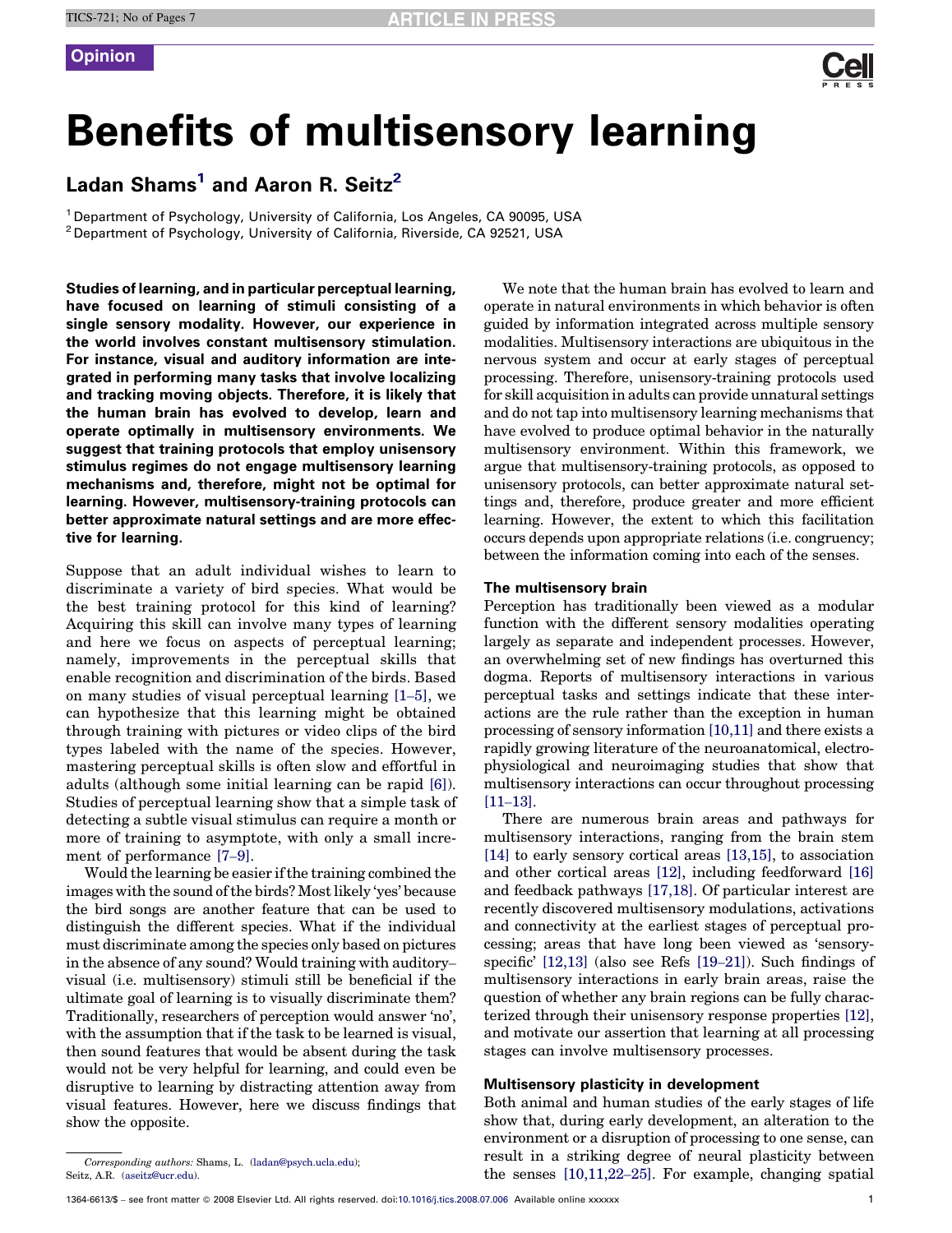correlations between auditory and visual inputs alters the multisensory representation in the superior colliculus [\[26\]](#page-5-0), and disruption to the inputs to auditory cortex can result in this area being driven by visual inputs [\[27\]](#page-5-0). These findings provide evidence that learning and plasticity in early life can be highly multisensory.

Furthermore, multisensory stimulation has been argued to provide a redundancy that is crucial for extracting information that would not be possible based on unisensory stimulation alone in early infancy. For example, Bahrick and Lickliter [\[28\]](#page-5-0) showed that 5-month-old infants could discriminate visually presented rhythms only if they were habituated with auditory–visual presentations of the rhythm and not when habituated with visual-only or auditory-only presentations of rhythm.

# Multisensory facilitation of unisensory learning

Although sensory plasticity [\[5\]](#page-5-0) and perceptual learning in adults is considerably more restricted compared to development [\[29\],](#page-5-0) accumulating reports indicate the superiority of bisensory training in adult learners. A recent study compared auditory–visual and visual training for perceptual learning by using a coherent motion detection and discrimination task [\[30\].](#page-5-0) Compared to a visual (V) group, the auditory–visual (AV) group showed greater learning both within the first session (Figure 1a) and across the ten training sessions (Figure 1b). The two groups were compared on trials that only contained visual signals and no auditory signal and, therefore, the advantage of multisensory training was evident even in the absence of auditory information. The advantage of auditory–visual training over visual-alone training in this study was substantial; it reduced the number of sessions required to reach asymptote by as much as  $\sim\!\!60\%,$  while also raising the maximum performance.

Complementary results were found in a study of auditory recognition [\[31\].](#page-5-0) Voice recognition was improved by audiovisual training (voice co-presented with video of the speaking face) as compared to training with voice alone.

Multisensory exposure has also been reported to enhance reinforcement learning [\[32\]](#page-5-0) in Drosophila (e.g. fruit flies). Drosophila conditioned with concurrent visual and olfactory cues demonstrated facilitated learning of subthreshold stimuli as compared to drosophila conditioned with only visual cues.More importantly, unisensory memory retrieval was also enhanced by the multisensory learning conditions. Moreover, preconditioning with bimodal stimuli followed by unisensory conditioning led to crossmodal memory transfer.

These results indicate that multisensory training promotes more effective learning of the information than unisensory training. Although these findings span a large range of processing levels and might be mediated by different mechanisms, it nonetheless seems that the multisensory benefit to learning is an overarching phenomenon.

# The importance of congruency

Can training on any arbitrary pair of auditory and visual stimuli have such facilitatory learning effects? We suspect that the answer is 'yes and no'. Although training on any pair of multisensory stimuli might induce a more effective representation of the unisensory stimulus, the effects could be substantially more pronounced for congruent stimuli. Here, we define congruency broadly as the relationship between stimuli that are consistent with the prior experience of the individual or relationships between the senses found in nature. This spans the basic attributes such as concordance in space and time, in addition to higher-level features such as semantic content (e.g. object and speech information). Although some of these relationships might be more fundamental than others, we regard congruency as an overall function of all these relationships. As such, the extant data seem to support the role of congruency in learning facilitation.

For example, Kim, Seitz and Shams [\[33\]](#page-5-0) compared learning across three groups, one trained with visual motion stimuli only, one with congruent auditory–visual (both moving in the same direction) and one with incongruent auditory–visual stimuli (moving in opposite directions). They found that facilitation was specific to the congruent condition (Figure 1c), and concluded that facilitation involves multisensory interactions (as opposed to task-relevant information or a general alerting effect induced by sound) because the results cannot be easily explained without a consideration of the crossmodal featural relationships.



Figure 1. Results of multisensory facilitation of visual learning. Congruent (blue) auditory–visual training results in, (a) faster within-session learning and (b) greater acrosssession learning, compared to (c) unisensory training (red). Incongruent (green) training does not show same benefit as congruent training (blue). Data in all plots is for trials containing only visual signals. Shaded regions indicate within subject standard error. Parts (a) and (b) reproduced, with permission, from Ref. [\[30\]](#page-5-0). Part (c) adapted from Ref. [\[33\].](#page-5-0)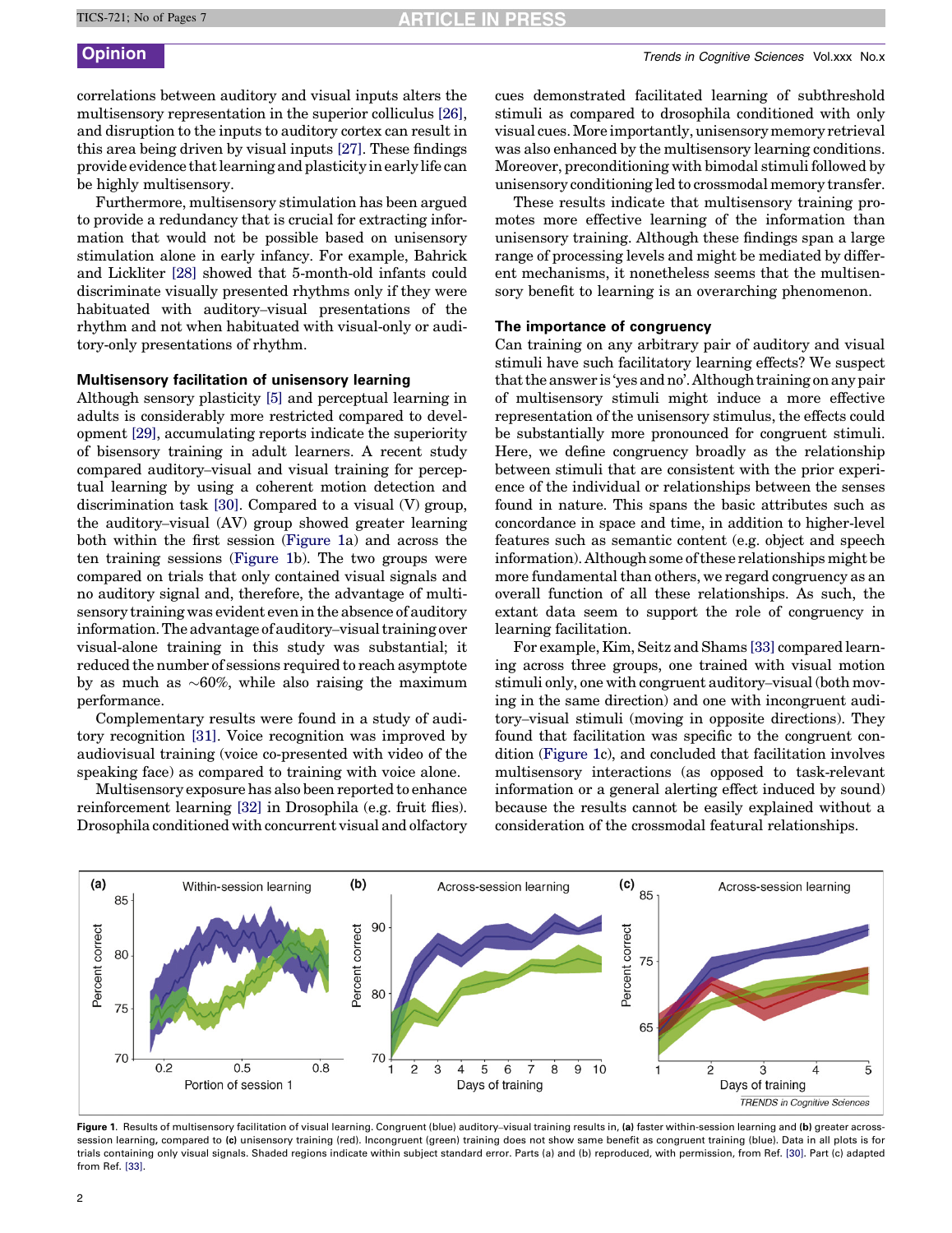# <span id="page-2-0"></span>Box 1. Acquisition of new multisensory associations

Recent studies using a diversity of tasks, species and paradigms have provided evidence that novel and arbitrary associations between multisensory features can be acquired in the mature brain. Studies have found that primates can learn multisensory associations, and in the case of haptic–visual associations, multimodal areas such as the Anterior Rhinal Cortex [\[41,42\]](#page-5-0) are necessary for this learning. However, Gibson and Maunsell [\[43\]](#page-5-0) found that macaque monkeys learned to associate arbitrary auditory and visual stimuli and, after this training, cells in inferotemporal cortex showed responses selective to the trained multisensory associations, indicating that multisensory learning also alters responses in brain areas often considered as unisensory. Multisensory learning is not limited to primates as shown by Guo and Guo [\[32\]](#page-5-0) who found that conditioning in Drosophila was formed between arbitrary visual and olfactory cues.

Recent behavioral studies in humans show that novel multisensory associations can develop very rapidly. For example, Seitz et al. [\[5\]](#page-5-0) found that after an 8 min exposure period to a rapid serial

Similarly, von Kriegstein and Giraud [\[31\]](#page-5-0) reported that although the recognition of cell phone rings was improved after arbitrary pairing with the cell phone images, this improvement was much smaller compared to that of voices paired with faces.

presentation of auditory and visual stimuli, subjects learned to identify auditory–visual 'objects' that showed statistical regularities within the sequence. This type of statistical learning has been argued to be the basic process of new object formation in both infants and adults [\[44\].](#page-5-0) In a related paradigm, Kawahara [\[45\]](#page-5-0) found that novel auditory–visual contexts could be implicitly learned by human subjects. Tanabe et al. [\[46\]](#page-5-0) investigated neural substrates of audiovisual paired-association learning with functional Magnetic Resonance Imaging (fMRI) during a delayed matching to sample task. As learning progressed, visual cortical activity increased during the delay after an auditory component of a pair was presented, and conversely, superior temporal gyrus displayed more activity in response to the visual component of a pair with learning. Whereas these studies examined high-level object formation, a few recent studies have shown that association between arbitrary low-level auditory and visual [\[47\]](#page-5-0) and visual and haptic [\[48\]](#page-5-0) features can also be learned in human adults.

Consistent with these results, research has demonstrated that low-level multisensory interactions are specific to congruent stimulus features (e.g. Ref. [\[34\]\)](#page-5-0). Although congruency is clearly important for learning, it is worth



Figure 2. Schematics of processes of multisensory versus unisensory learning. (a) During encoding for unisensory training, only visual inputs (v) are present and only visual structures are activated (shown in red). (b) In multisensory training, both visual (v) and auditory (a) inputs are present and a larger set of processing structures are activated. A, V, and MS represent auditory, visual, and multisensory areas, respectively. (c),(d),(e) and (f) Different alterations that can result from learning. Areas and connections that undergo learning are shown in orange, light orange and bright orange represent low and high degrees of plasticity, respectively. (c) With unisensory training, some alteration can be achieved in corresponding unisensory structures. With multisensory training, greater alterations can be achieved and these can occur in unisensory structures (d) or in multisensory structures (e) and (f).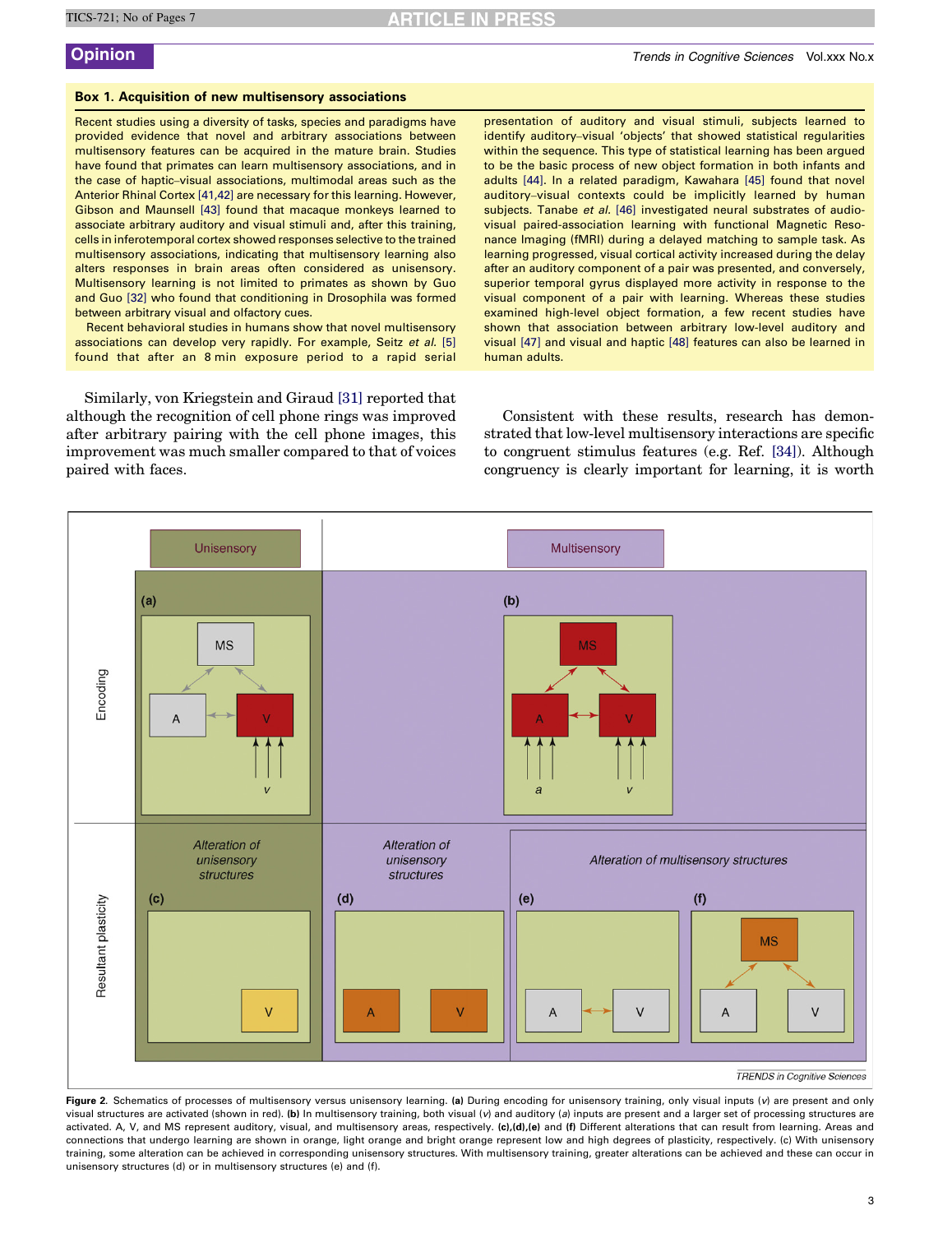<span id="page-3-0"></span>noting that many multisensory congruencies can only exist as a function of our experience. For example, congruencies such as a dog making a 'woof' sound and a bell making 'dong' sound are experientially driven. Given this, it is possible that if training continued for a longer period of time, the facilitation by the arbitrary cell phone and ring type in von Kriegstein and Giraud [\[31\]](#page-5-0) might have become equally effective in the subsequent recognition task. Indeed, new evidence indicates that arbitrary associations between cross modal features can be learned in adult observers [\(Box 1](#page-2-0)), although less clear is the extent to which learning can overcome relationships that are prevalent in nature such as the incongruent motion directions used by Kim, Seitz and Shams [\[30\]](#page-5-0).

# Mechanisms of multisensory facilitation of unisensory learning

How does multisensory training benefit later performance of unisensory tasks? The answer must involve an alteration in the representation of the unisensory information. The key difference between unisensory and multisensory training exists during encoding, whereby a larger set of processing structures are activated in the multisensory paradigms ([Figure 2](#page-2-0)a,b). However, there are several possibilities regarding which structures are altered during this learning process. A dichotomy can be found between frameworks that conjecture that multisensory processing facilitates changes within unisensory representations ([Figure 2d](#page-2-0)), and those that conjecture alteration or formation of multisensory representations ([Figure 2e](#page-2-0),f). In other words, in one framework the learning affects the same structures and representations that undergo modification using the classic unisensory training ([Figure 2](#page-2-0)d) and the result of facilitation is that later presentation of unisensory stimuli will yield a stronger activation of unisensory structures. Whereas in the other, the learning involves alteration of connections between modalities ([Figure 2e](#page-2-0)) or the formation or alteration of multisensory representations [\(Figure 2f](#page-2-0)), and the later presentation of unisensory stimuli will activate a wider, multisensory, network of brain regions.

How can the learning only affect 'unisensory' (e.g. visual) structures? One possibility is that activation of

# Box 2. Multisensory facilitation of memory

Memory research shows that multisensory exposure can result in superior recognition of objects compared to unisensory exposure. For example, it has been suggested that auditory–visual synaesthesia can provide a superior memory capacity [\[49\].](#page-5-0) Likewise, Lehman and Murray [\[50\]](#page-5-0) had subjects conduct a recognition task in which subjects indicated for each stimulus presentation whether that stimulus had been previously presented; a subset of these stimuli were paired with sounds that corresponded to the image identity (e.g. image of a bell and 'dong'). Even though sound was not present in the second presentation, they found that the images that were previously presented with their corresponding sound were recognized better than those that had previously been presented only visually. Similar to the case of perceptual learning, congruency (here semantic congruence) has an important role in multisensory facilitation and incongruent stimuli (e.g. image of a bell and a 'woof' sound) did not facilitate memory.

Results of this kind are in line with the classic psychology notion of 'redintegration', which refers to the phenomenon in which a whole

neurons of one modality is modulated by the signals originating from neurons of a different modality. It has been proposed that for low-level perceptual learning to occur, a threshold in neural activation needs to be exceeded [\[5\].](#page-5-0) This theory would predict that by modulating the activity in visual areas, sound could cause the visual activation to exceed the threshold and, thus, facilitate visual learning (or vice versa). Some studies of perceptual learning have found specificity of learning to primitive sensory features (such as spatial location, angle of orientation or motion directions), indicating that learning can take place in early stages of sensory processing [\[2\].](#page-5-0) The finding of auditory facilitation of visual motion learning (discussed earlier) fits this framework, in that training resulted in sensitivity changes in simple motion-detection tasks and these were found to be specific to trained visual motion direction [\[30,33\]](#page-5-0). Thus, Seitz and Dinse [\[5\]](#page-5-0) accounted for this phenomenon as an example of how multisensory stimulation could boost visual (auditory) processing and result in alterations of unisensory visual (and/or auditory) structures [\(Figure 2](#page-2-0)d). Multisensory enhancement of activity can take on several forms, including increases in the firing rate [\[14,35\],](#page-5-0) resetting the phase of ongoing oscillatory activity [\[36\],](#page-5-0) decreasing response latencies [\[37,38\]](#page-5-0) and each of these mechanisms could have the effect of enhancing plasticity.

Alternatively, facilitation can be explained by multisensory exposure resulting in formation or alteration of a multisensory representation that can then be invoked by a unisensory component ([Figure 2](#page-2-0)e,f). This conjecture has been largely motivated by Predictive Coding models [\[39,40\]](#page-5-0). The auditory facilitation of visual motion learning discussed earlier is also consistent with this framework. Although visual motion activates primarily the visual motion processing areas, repeated auditory–visual motion presentation could result in alterations in the functional connectivity between unisensory areas [\(Figure 2](#page-2-0)e), or in alterations within (or connectivity with) a multisensory area that receives input from relevant unisensory regions ([Figure 2f](#page-2-0)). As a result, even the visual motion alone would activate auditory or multisensory motion processing areas, hence providing a richer representation upon which detection and discrimination processes can operate. Some recent

state of mind is restored from an element of the whole [51–[54\].](#page-5-0) Several recent neuroimaging studies of memory have provided results that shed light on the mechanism of redintegration. An fMRI study of object memory showed that recognition of images activated olfactory (piriform) cortex for images that had initially been presented in the context of an odor [\[55\]](#page-5-0). A Positron emission tomography study of word recognition found that the visual recognition of words that were encoded using auditory and visual representations activates auditory cortical areas, even though the recognition did not require retrieval of auditory information [\[53\].](#page-5-0) However, the role of imagery in these findings is not entirely ruled out, and it is also not clear whether the multisensory activations indeed contribute to the retrieval process or are epiphenomenal. Nonetheless, these and other studies [\[56,57\]](#page-5-0) suggest that multisensory exposure enables stimuli to be encoded into multisensory representations and, thus, will later activate a larger network of brain areas than those invoked after unisensory encoding, and this might underlie the behavioral facilitation observed in some studies [\[50\].](#page-5-0)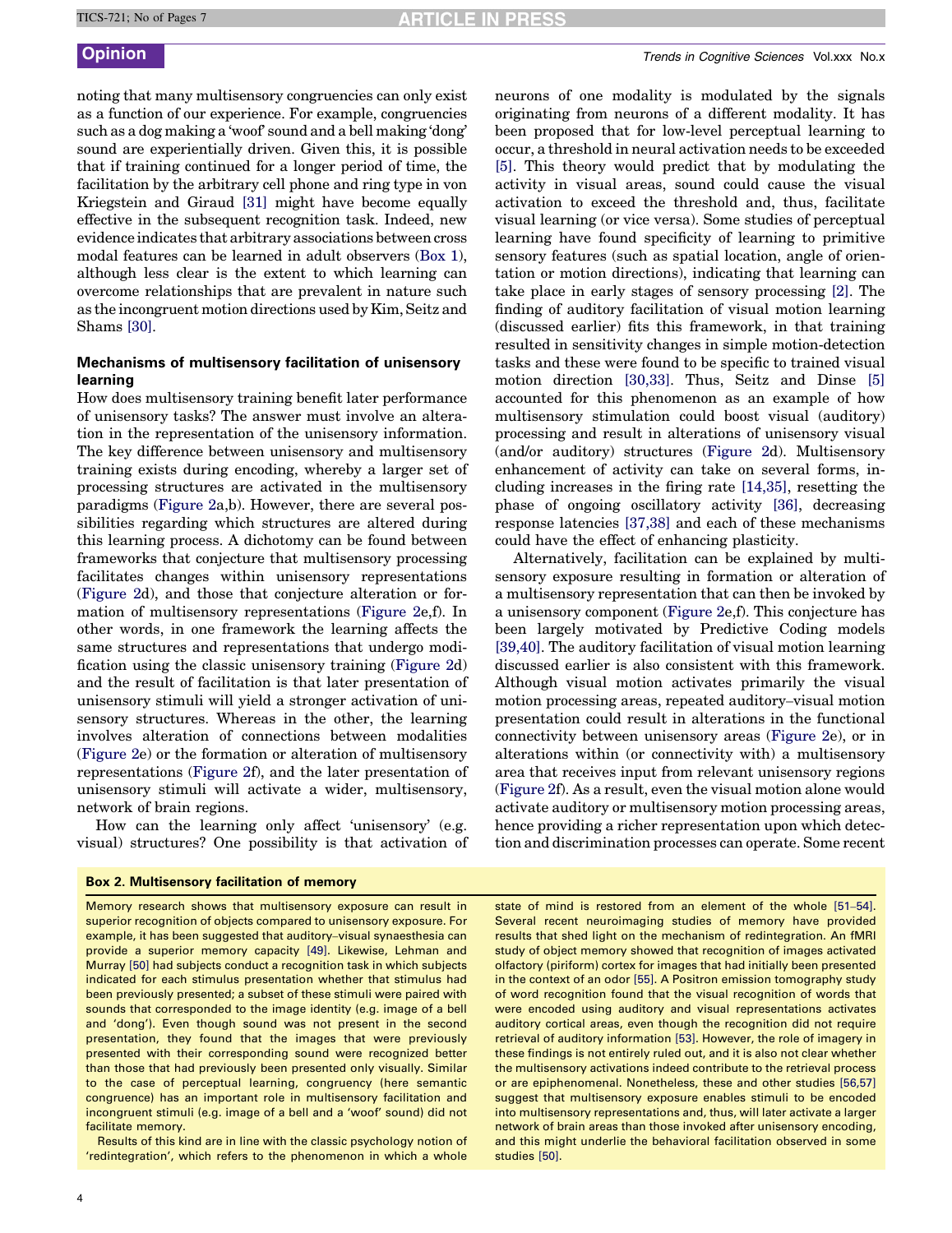# **RTICLE IN PRESS**

# <span id="page-4-0"></span>Box 3. Multisensory educational methods

Educators and clinicians have long believed that multisensory training can enhance learning [\[58](#page-5-0)–61]. A simple advantage of multisensory training is that it can engage individuals with different learning styles, for example, some people are 'visual learners' and others 'auditory learners'. However, above and beyond this, multisensory training is demonstratively more effective at an individual level. For example, Treichler [\[62\]](#page-5-0) stated 'People generally remember 10% of what they read, 20% of what they hear, 30% of what they see, and 50% of what they see and hear'. Montessori [\[59,63\]](#page-5-0) started the multisensory learning movement approximately ninety years ago, and most subject areas in a Montessori school use a mixture of visual, auditory, tactile and kinesthetic approaches. Over the last 1.5 decades, several modern language instruction techniques have coalesced into a method called Multisensory Structural Language Education, which uses visual, auditory, tactile-kinesthetic and articulatory modalities for teaching [\[64\]](#page-6-0).

With the advent of technology in the classroom, a growing research area in multimedia educational techniques strongly parallels percep-

findings have been reported to support this mechanism. For example, von Kriegstein and Giraud [\[31\]](#page-5-0) reported that functional connectivity between face (e.g. fusiform face area) and voice (e.g. temporal voice areas) areas is increased after voice–face training [\(Figure 2e](#page-2-0)) and these associative representations subsequently became available for unisensory recognition. Several recent studies of memory are consistent with this framework as well [\(Box 2\)](#page-3-0).

Further research is needed to discriminate between accounts of learning that suggest alterations of unisensory structures ([Figure 2](#page-2-0)d), those suggesting alterations in connectivity between unisensory structures ([Figure 2e](#page-2-0)) and those suggesting alterations of multisensory structures [\(Figure 2f](#page-2-0)). However, it is important to note that these forms of learning are not mutually exclusive and can occur in parallel. Given that multisensory interactions occur at multiple stages of processing, it is likely that all three types of mechanisms are operating in the brain, and the relative contribution of each depends on the task, and factors such as stimuli and extent of training.

# Relevance of the findings

These findings indicate that learning mechanisms operate optimally under multisensory conditions. But does this finding have practical relevance? Are there many conditions

### Box 4. Questions for future research

- How general is the multisensory benefit to learning? Is it restricted to certain tasks, or is it a universal property of perceptual and cognitive learning?
- What are the mechanisms by which multisensory training modulates activity during encoding, and does this involve different processes than found in unisensory training?
- To what extent does multisensory facilitation result in alterations within unisensory versus multisensory structures? How does this differ across different training procedures?
- Do long-term and/or hard-wired multisensory associations facilitate learning in a fundamentally different way than newly trained ones? For example, can adults learn a new multisensory congruency that will be equally effective as one formed during a developmental critical period?
- Are the observed advantages of multisensory training unique to stimulation from multiple modalities or do they generalize to any redundant set of sensory stimuli, even within the same modality?

tual research of multisensory facilitation. The principle of 'dual coding' [\[65\]](#page-6-0) indicates that information entering the system through multiple processing channels helps circumvent the limited processing capabilities of each individual channel and, thus, greater total information can be processed when spread between multiple senses. Related research indicates that multimodal processing reduces cognitive load because information from different modalities can be more easily chunked into short-term memory and used to build longterm representations [\[66\]](#page-6-0). The 'Cognitive Theory of Multimedia Learning' [\[67\]](#page-6-0) builds upon this idea through studies of classroom materials; animations that are co-presented with narrations facilitate learning of facts and concepts. Importantly, this framework indicates key constraints on how this facilitation of learning occurs [\[68\].](#page-6-0) Namely, that additional information within the same modality, which saturates one channel with information, and materials that are incoherent with the core concept interfere with learning. Altogether, these findings indicate that research on the mechanisms of multisensory facilitation can have important benefits in pedagogy.

in which training can be made multisensory with meaningful congruent stimuli, or is this finding only applicable to very few learning situations? This is of course an empirical question, but we speculate that these findings can have important implications for real-life learning applications. Most objects have multisensory representations. Most abstract notions can be communicated using multiple media (e.g. by written words or images, by auditory articulation or their natural sounds). In fact, some of the most successful education philosophies have incorporated multisensory training into their curricula (Box 3). These educators have empirically noticed that multisensory training for various tasks is more effective than the traditional unisensory training schemes, and have incorporated these approaches into educational protocols at all levels of instruction.

# **Conclusions**

The results presented here demonstrate that multisensory training can be more effective than similar unisensorytraining paradigms. However, this facilitation is limited by preexisting congruencies of information coming from the different senses. In general, we conjecture that perceptual and cognitive mechanisms have evolved for, and are tuned to, processing multisensory signals. Under such a regime, encoding, storing and retrieving perceptual information is intended by default to operate in a multisensory environment, and unisensory processing is often suboptimal as it would correspond to an artificial mode of processing that does not use the perceptual machinery to its fullest potential. However, research of learning is typically conducted with simple stimuli in minimal settings. We encourage more research on multisensory learning paradigms so that the mechanisms and processes of learning within natural settings can be better understood (Box 4).

### Acknowledgement

We thank Bonnie Hasse for bringing the multisensory training aspects of the Montessori method to our attention and Robyn Kim and Russell Poldrack for their comments on the manuscript. We are grateful to the anonymous reviewers for their insightful comments.

### References

1 Ahissar, M. and Hochstein, S. (2004) The reverse hierarchy theory of visual perceptual learning. Trends Cogn. Sci. 8, 457–464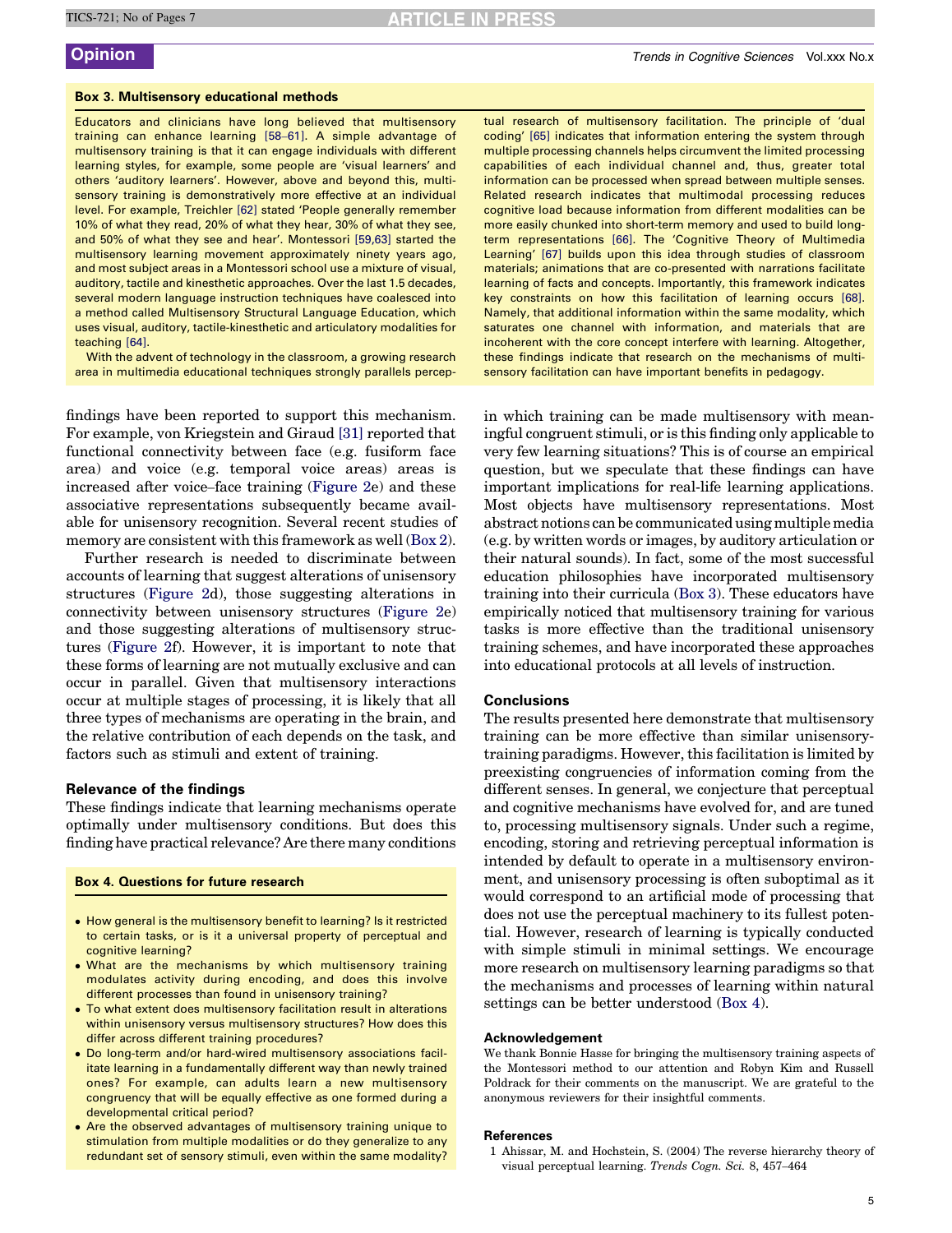# **ARTICLE IN PRESS**

- <span id="page-5-0"></span>2 Fahle, M. (2005) Perceptual learning: specificity versus generalization. Curr. Opin. Neurobiol. 15, 154–160
- 3 Gilbert, C.D. et al. (2001) The neural basis of perceptual learning. Neuron 31, 681–697
- 4 Seitz, A. and Watanabe, T. (2005) A unified model for perceptual learning. Trends Cogn. Sci. 9, 329–334
- 5 Seitz, A.R. and Dinse, H.R. (2007) A common framework for perceptual learning. Curr. Opin. Neurobiol. 17, 148–153
- 6 Poggio, T. et al. (1992) Fast perceptual learning in visual hyperacuity. Science 256, 1018–1021
- 7 Furmanski, C.S. et al. (2004) Learning strengthens the response of primary visual cortex to simple patterns. Curr. Biol. 14, 573– 578
- 8 Schoups, A.A. et al. (1995) Human perceptual learning in identifying the oblique orientation: retinotopy, orientation specificity and monocularity. J. Physiol. 483, 797–810
- 9 Watanabe, T. et al. (2002) Greater plasticity in lower-level than higherlevel visual motion processing in a passive perceptual learning task. Nat. Neurosci. 5, 1003–1009
- 10 Shimojo, S. and Shams, L. (2001) Sensory modalities are not separate modalities: plasticity and interactions. Curr. Opin. Neurobiol. 11, 505– 509
- 11 Calvert, G. et al. (2004) The Handbook of Multisensory Processes. MIT Press
- 12 Ghazanfar, A.A. and Schroeder, C.E. (2006) Is neocortex essentially multisensory? Trends Cogn. Sci. 10, 278–285
- 13 Driver, J. and Noesselt, T. (2008) Multisensory interplay reveals crossmodal influences on 'sensory-specific' brain regions, neural responses, and judgments. Neuron 57, 11–23
- 14 Stein, B.E. and Meredith, M.A. (1993) The Merging of the Senses. MIT Press
- 15 Ghazanfar, A. and Schroeder, C.E. (2006) Is neocortex essentially multisensory? Trends Cogn. Sci. 10, 278–285
- 16 Foxe, J.J. and Schroeder, C.E. (2005) The case for feedforward multisensory convergence during early cortical processing. Neuroreport 16, 419–423
- 17 Falchier, A. et al. (2002) Anatomical evidence of multimodal integration in primate striate cortex. J. Neurosci. 22, 5749–5759
- 18 Schroeder, C.E. and Foxe, J.J. (2002) The timing and laminar profile of converging inputs to multisensory areas of the macaque neocortex. Brain Res. Cogn. Brain Res. 14, 187–198
- 19 Watkins, S. et al. (2007) Activity in human V1 follows multisensory perception. Neuroimage 37, 572–578
- 20 Watkins, S. et al. (2006) Sound alters activity in human V1 in association with illusory visual perception. Neuroimage 31, 1247– 1256
- 21 Bulkin, D. et al. (2008) Visual information in the ascending auditory pathway. J. Vis. 8, 527a
- 22 Majewska, A.K. and Sur, M. (2006) Plasticity and specificity of cortical processing networks. Trends Neurosci. 29, 323–329
- 23 Sleigh, M.J. and Lickliter, R. (1997) Augmented prenatal auditory stimulation alters postnatal perception, arousal, and survival in bobwhite quail chicks. Dev. Psychobiol. 30, 201–212
- 24 Bavelier, D. and Neville, H.J. (2002) Cross-modal plasticity: where and how? Nat. Rev. Neurosci. 3, 443–452
- 25 Pascual-Leone, A. et al. (2005) The plastic human brain cortex. Annu. Rev. Neurosci. 28, 377–401
- 26 Wallace, M.T. and Stein, B.E. (2007) Early experience determines how the senses will interact. J. Neurophysiol. 97, 921–926
- 27 Sharma, J. et al. (2000) Induction of visual orientation modules in auditory cortex. Nature 404, 841–847
- 28 Bahrick, L.E. and Lickliter, R. (2000) Intersensory redundancy guides attentional selectivity and perceptual learning in infancy. Dev. Psychol. 36, 190–201
- 29 Fahle, M. and Poggio, T. (2002) Perceptual Learning. MIT Press
- 30 Seitz, A.R. et al. (2006) Sound facilitates visual learning. Curr. Biol. 16, 1422–1427
- 31 von Kriegstein, K. and Giraud, A.L. (2006) Implicit multisensory associations influence voice recognition. PLoS Biol. 4, e326
- 32 Guo, J. and Guo, A. (2005) Crossmodal interactions between olfactory and visual learning in Drosophila. Science 309, 307–310
- 33 Kim, R.S. et al. (2008) Benefits of stimulus congruency for multisensory facilitation of visual learning. PLoS One 3, e1532
- 34 Ramos-Estebanez, C. et al. (2007) Visual phosphene perception modulated by subthreshold crossmodal sensory stimulation. J. Neurosci. 27, 4178–4181
- 35 Allman, B.L. et al. (2008) Subthreshold auditory inputs to extrastriate visual neurons are responsive to parametric changes in stimulus quality: Sensory-specific versus non-specific coding. Brain Res., [DOI:](http://dx.doi.org/10.1016/j.brainres.2008.03.086) [10.1016/j.brainres.2008.03.086](http://dx.doi.org/10.1016/j.brainres.2008.03.086)
- 36 Lakatos, P. et al. (2007) Neuronal oscillations and multisensory interaction in primary auditory cortex. Neuron 53, 279–292
- 37 Alpert, G.F. et al. (2008) Temporal characteristics of audiovisual information processing. J. Neurosci. 28, 5344–5349
- 38 Martuzzi, R. et al. (2007) Multisensory interactions within human primary cortices revealed by BOLD dynamics. Cereb. Cortex 17, 1672–1679
- 39 Friston, K. (2005) A theory of cortical responses. Philos. Trans. R. Soc. Lond. B Biol. Sci. 360, 815–836
- 40 Rao, R.P. and Ballard, D.H. (1999) Predictive coding in the visual cortex: A functional interpretation of some extra-classical receptivefield effects. Nat. Neurosci. 2, 79–87
- 41 Goulet, S. and Murray, E.A. (2001) Neural substrates of crossmodal association memory in monkeys: the amygdala versus the anterior rhinal cortex. Behav. Neurosci. 115, 271–284
- 42 Murray, E.A. and Mishkin, M. (1985) Amygdalectomy impairs crossmodal association in monkeys. Science 228, 604–606
- 43 Gibson, J.R. and Maunsell, J.H. (1997) Sensory modality specificity of neural activity related to memory in visual cortex. J. Neurophysiol. 78, 1263–1275
- 44 Fiser, J. and Aslin, R.N. (2001) Unsupervised statistical learning of higher-order spatial structures from visual scenes. Psychol. Sci. 12, 499–504
- 45 Kawahara, J. (2007) Auditory-visual contextual cuing effect. Percept. Psychophys. 69, 1399–1408
- 46 Tanabe, H.C. et al. (2005) Functionally segregated neural substrates for arbitrary audiovisual paired-association learning. J. Neurosci. 25, 6409–6418
- 47 Michel, M.M. and Jacobs, R.A. (2007) Parameter learning but not structure learning: a Bayesian network model of constraints on early perceptual learning. J. Vis. 4, 1–18
- 48 Ernst, M.O. (2007) Learning to integration arbitrary signals from vision and touch. J. Vis. 7, 1–14
- 49 Luriia, A.R. (1987) The Mind of a Mnemonist: A Little Book About a Vast Memory. Harvard University Press
- 50 Lehmann, S. and Murray, M.M. (2005) The role of multisensory memories in unisensory object discrimination. Brain Res. Cogn. Brain Res. 24, 326–334
- 51 Hamilton, W. (1859) In Lectures on Metaphysics and Logic (Vol. I), Gould & Lincoln
- 52 Horowitz, L.M. and Prytulak, L.S. (1969) Redintegrative memory. Psychol. Rev. 76, 519–532
- 53 Nyberg, L. et al. (2000) Reactivation of encoding-related brain activity during memory retrieval. Proc. Natl. Acad. Sci. U. S. A. 97, 11120– 11124
- 54 Tulving, E. and Madigan, S.A. (1970) Memory and verval learning. Annu. Rev. Psychol. 21, 437–484
- 55 Gottfried, J.A. et al. (2004) Remembrance of odors past: human olfactory cortex in cross-modal recognition memory. Neuron 42, 687–695
- 56 Murray, M.M. et al. (2004) Rapid discrimination of visual and multisensory memories revealed by electrical neuroimaging. Neuroimage 21, 125–135
- 57 Murray, M.M. et al. (2005) The brain uses single-trial multisensory memories to discriminate without awareness. Neuroimage 27, 473–478
- 58 Fernald, G.M. and Keller, H. (1921) The effect of kinesthetic factors in development of word recognition in the case of non-readers. J. Educ. Res. 4, 355–377
- 59 Montessori, M. (1912) The Montessori Method. Frederick Stokes
- 60 Orton, S.T. (1928) Specific reading disability–strephosymbolia. J. Am. Med. Assoc. 90, 1095–1099
- 61 Strauss, A. and Lehtinen, L.E. (1947) Psychopathology and Education of the Brain-Injured Child. Grune & Stratton
- 62 Treichler, D.G. (1967) Are you missing the boat in training aid? Film AV Commun. 1, 14–16
- 63 Montessori, M. (1967) The Absorbant Mind, Holt, Rinehart and Winston